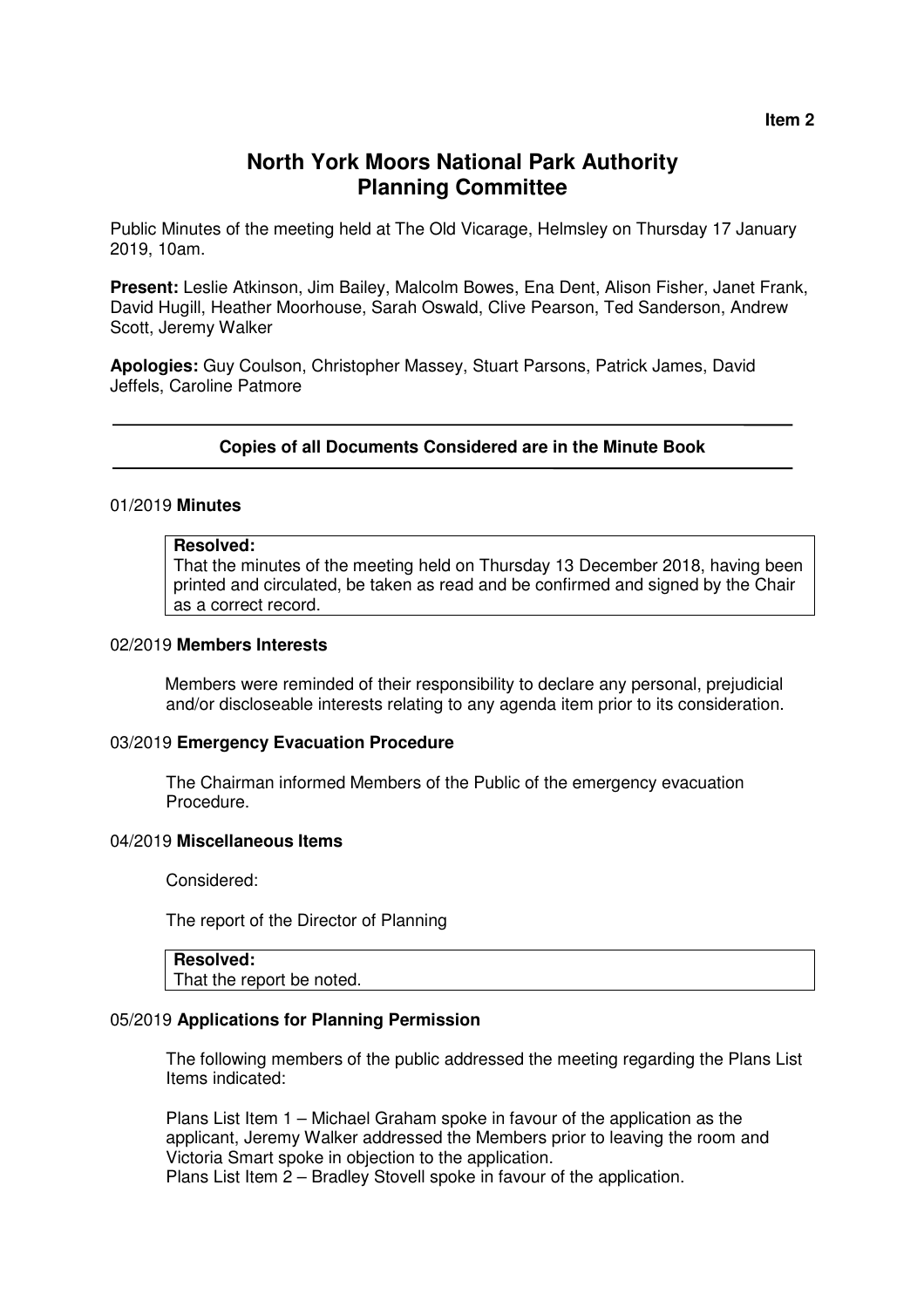## Considered:

The report listing applications and the Director of Planning's recommendations thereon. Members also considered further information circulated on the Members' Update Sheet at the meeting including; updated recommendations from the Director of Planning and comments received after the agenda was printed from: consultees, objectors and supporters.

## Resolved:

- (a) That with regard to all applications listed in the report and subject to:
	- (i) the amendments specified below; and
	- (ii) the imposition of conditions in accordance with the relevant provisions of Sections 91-94 of the Town and Country Planning Act 1990, except in those instances where an alternative condition is contained in the Director of Planning's recommendation or in an amendment referred to in (i) above;

 decisions be given in accordance with the Director of Planning's recommendations:

| <b>List</b>      | Plan No and Description of Proposal                                                                                                                                                                                                                                                                                                                                                                                                                                                                                                                                 |
|------------------|---------------------------------------------------------------------------------------------------------------------------------------------------------------------------------------------------------------------------------------------------------------------------------------------------------------------------------------------------------------------------------------------------------------------------------------------------------------------------------------------------------------------------------------------------------------------|
| No               |                                                                                                                                                                                                                                                                                                                                                                                                                                                                                                                                                                     |
| $\overline{1}$ . | NYM/2018/0552/R3 - Application under Regulation 3 (Town and Country Planning<br>General Regulations 1992) for construction of a 2.8km cycle trail with associated<br>bridge and fencing together with pump track at Sutton Bank National Park Centre,<br>Sutton Bank, Thirsk for North York Moors National Park Authority, fao: Mr Michael<br>Graham, The Old Vicarage, 15 Bondgate, Helmsley, YO62 5BP                                                                                                                                                             |
|                  | <b>Decision</b><br>David Hugill declared a personal and prejudicial interest in this item due to<br>his association with an objector. Prior to David Hugill leaving the room a<br>proposal for Jim Bailey to Chair this Item was proposed, seconded and<br>carried.<br>Andrew Scott, Jeremy Walker, Malcolm Bowes, Janet Frank and Sarah<br>Oswald declared a personal interest in this item as members of the Sutton<br>Bank Working Group and withdrew themselves from the Meeting.<br>Alison Fisher declared a personal non-prejudicial interest in this item as |
|                  | she is acquainted with an objector.                                                                                                                                                                                                                                                                                                                                                                                                                                                                                                                                 |
|                  | Approved with the decision delegated to the Director of Planning to clear an<br>additional condition requiring the closure of the track in the eastern plantation and<br>informatives suggesting monitoring and marshalling of events that may take place<br>and installation of interpretation in relation to the Scheduled Monument.                                                                                                                                                                                                                              |
| 2.               | NYM/2018/0834/CU - Use of land for the siting of a refreshments van<br>(retrospective) (revised scheme to NYM/2018/0676/CU) at land north of<br>Saltergate Car Park, Lockton for Ms L Burgess & Mr T Cervone, 15 Ridge Lane,<br>Whitby, YO21 1SA.                                                                                                                                                                                                                                                                                                                   |
|                  | <b>Decision</b><br>Approved with the decision delegated to the Director of Planning to clear<br>additional conditions requiring demarcation of the van site and a queue<br>management strategy and amendment to condition 1 as set out on the Members<br><b>Update Sheet:</b><br>1. The permission hereby granted is valid only for five years from the date of this<br>permission and the use shall be discontinued and the site restored to its<br>former condition before this consent expires.                                                                  |